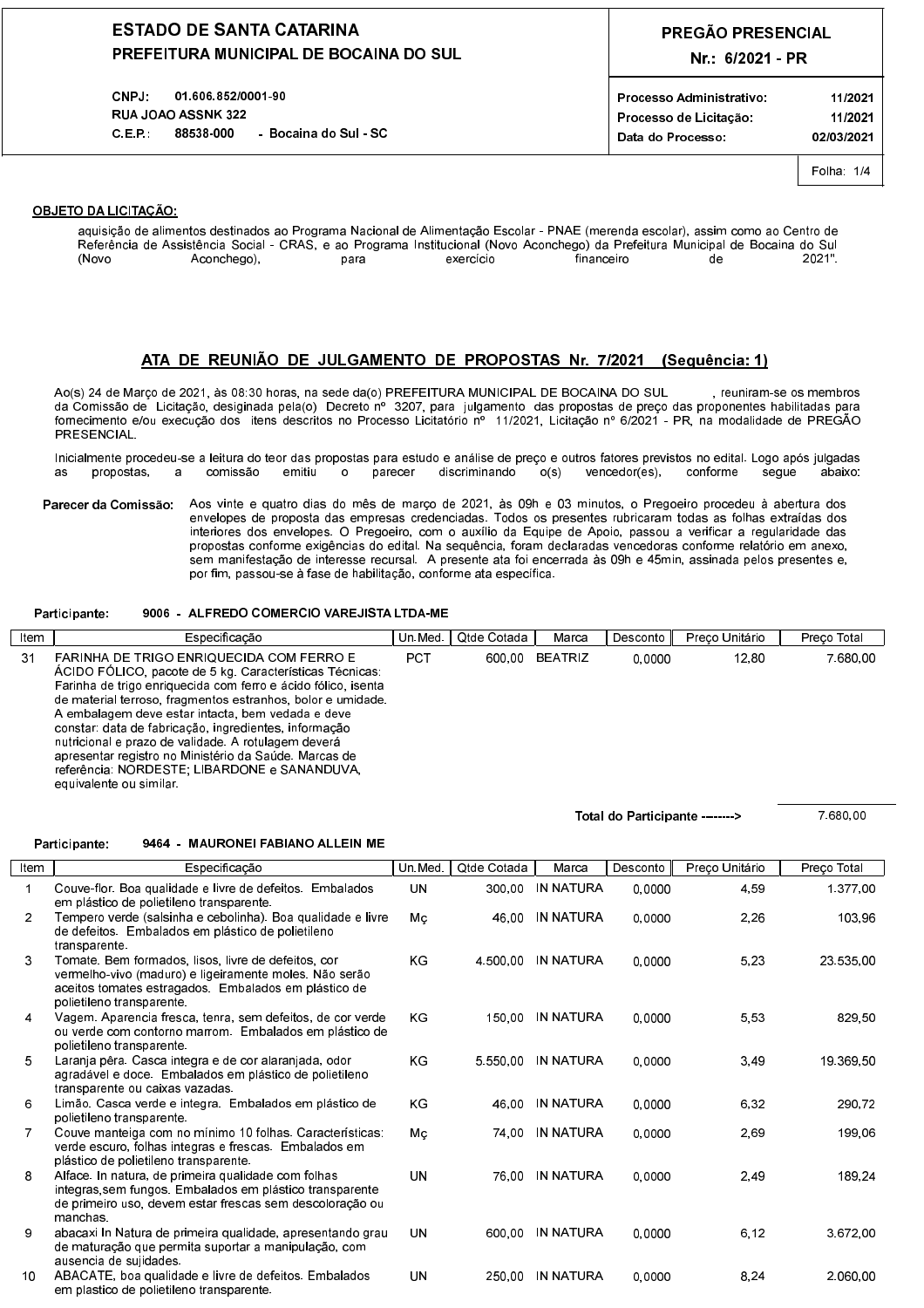## **ESTADO DE SANTA CATARINA** PREFEITURA MUNICIPAL DE BOCAINA DO SUL

#### **CNPJ** 01.606.852/0001-90 **RUA JOAO ASSNK 322** C.E.P.: 88538-000 - Bocaina do Sul - SC

# PREGÃO PRESENCIAL Nr.: 6/2021 - PR

| Processo Administrativo |  |
|-------------------------|--|
| Processo de Licitação   |  |

Data do Processo:

11/2021 11/2021 02/03/2021

Folha: 2/4

#### 9464 - MAURONEI FABIANO ALLEIN ME Participante:

| Item | Específicação                                                                                                   | Un Med    | Qtde Cotada | Marca                 | Desconto | Preço Unitário | Preco Total |
|------|-----------------------------------------------------------------------------------------------------------------|-----------|-------------|-----------------------|----------|----------------|-------------|
| 11   | BATATA DOCE, produto de primera qualidade e                                                                     | KG        |             | 120.00 IN NATURA      | 0.0000   | 3.69           | 442,80      |
|      | classificada, com aspecto firme, livre de sinais de<br>germinação apodrecimento rupturas defeitos a coloração   |           |             |                       |          |                |             |
|      | deve ser normal, sem terra e corpos estranhos. Tamanho                                                          |           |             |                       |          |                |             |
|      | medio, embalagem unica, plastica de polietileno                                                                 |           |             |                       |          |                |             |
|      | tranapsarente ou em caixa vazada limpa.                                                                         |           |             |                       |          |                |             |
| 12   | BATATA SALSA, de primeira qualidade, sem lesões, sem<br>cores anormal, com tamanho uniforme.                    | KG.       | 44.00       | IN NATURA             | 0.0000   | 6.49           | 285.56      |
| 13   | BANANA CATURRA Produto de primeira qualidade sem                                                                | ΚG        |             | 6 200 00 IN NATURA    | 0.0000   | 3,52           | 21.824,00   |
|      | defeitos externos e internos que prejudiquem o consumo                                                          |           |             |                       |          |                |             |
|      | como podridão, passado, dano profundo, amassado, lesão                                                          |           |             |                       |          |                |             |
|      | na polpa por pragas, empedramento do fruto, imaturo e<br>queimado do sol. Tamanho médio. Com grau de            |           |             |                       |          |                |             |
|      | maturação: mais amarelo do que verde. Acondicionado em                                                          |           |             |                       |          |                |             |
|      | caixas vazas                                                                                                    |           |             |                       |          |                |             |
| 14   | BETERRABA, sem folhas de primeira qualidade, tamanho<br>médio, com casca sã, sem terras e sem rupturas, de cor  | KG.       |             | 230.00 IN NATURA      | 0.0000   | 3,48           | 800.40      |
|      | vermelho vivo e com pele lisa. Embaladas em plasticode                                                          |           |             |                       |          |                |             |
|      | polietileno transparente                                                                                        |           |             |                       |          |                |             |
| 15   | BROCOLIS, de primeira qualidade, sem folhas, com                                                                | <b>UN</b> |             | 300.00 IN NATURA      | 0.0000   | 4.76           | 1428.00     |
|      | floretes sadios, verdes, sem partes estragadas. Embaladas<br>em plastico de polietileno transparente            |           |             |                       |          |                |             |
| 16   | CAQUI CAFÉ OU CHOCOLATE. Tamanho médio, grau de                                                                 | ΚG        |             | 230.00 IN NATURA      | 0.0000   | 5.64           | 1.297,20    |
|      | maturação para consumo na semana, ausência de danos                                                             |           |             |                       |          |                |             |
| 17   | físicos, sem sujidades ou parasitos.<br>CEBOLA BRANCA, Características, de primeira qualidade,                  | KG.       |             | 1 3 2 5 0 0 IN NATURA | 0.0000   | 3.79           | 5.021.75    |
|      | não sendo tolerados os defeitos externos e internos que                                                         |           |             |                       |          |                |             |
|      | prejudiquem o consumo, brotado, dano mecânico, mancha                                                           |           |             |                       |          |                |             |
|      | negra (carvão), ausência de catafilos (pelada) e podre.<br>Tamanho médio. Embalados em plástico de polietileno  |           |             |                       |          |                |             |
|      | transparente.                                                                                                   |           |             |                       |          |                |             |
| 18   | CHUCHU. De primeira qualidade, livre de defeitos e                                                              | KG        |             | 226.00 IN NATURA      | 0.0000   | 3,41           | 770,66      |
|      | tamanho médio. Embalados em plástico de polietileno<br>transparente.                                            |           |             |                       |          |                |             |
| 19   | FILÉ DE PEIXE (TIPO TILÁPIA, MERLUZA, CAÇÃO OU                                                                  | KG.       |             | 450.00 NINEFISH       | 0.0000   | 37.44          | 16.848.00   |
|      | LINGUADO), congelado. O produto deve apresentar odor                                                            |           |             |                       |          |                |             |
|      | característico, SEM ESPINHAS, acondicionado em                                                                  |           |             |                       |          |                |             |
|      | embalagem de 1 kg, sendo a embalagem íntegra,<br>adequada e resistente, com rotulagem especificando o           |           |             |                       |          |                |             |
|      | peso, tipo, data de fabricação, data de validade, origem e                                                      |           |             |                       |          |                |             |
|      | com registro de inspeção animal (SIF, SIM ou SIE).                                                              |           |             |                       |          |                |             |
| 21   | MANGA TOMY. De boa qualidade, lisa, sem manchas,<br>amassados e polpa macia. Embalados em plástico de           | KG        |             | 374.00 IN NATURA      | 0.0000   | 6,49           | 2427.26     |
|      | polietileno transparente ou caixas vazadas.                                                                     |           |             |                       |          |                |             |
| 22   | MAMÃO FORMOSA. De boa qualidade, casca fina, lisa,                                                              | KG.       |             | 750.00 IN NATURA      | 0.0000   | 5,45           | 4.087,50    |
|      | amarela, sem manchas, amassados e polpa macia.                                                                  |           |             |                       |          |                |             |
|      | Embalados em plástico de polietileno transparente ou<br>caixas vazadas.                                         |           |             |                       |          |                |             |
| 24   | PÊRA. In Natura, de 1ª qualidade - semi madura,                                                                 | KG.       |             | 300.00 IN NATURA      | 0.0000   | 8,19           | 2457,00     |
|      | consistência firme, tamanho de médio a grande, casca livre                                                      |           |             |                       |          |                |             |
|      | de fungos. Devem estar íntegras, sem traço de<br>descoloração ou manchas. Deverá ser transportados em           |           |             |                       |          |                |             |
|      | carros higienizados em temperatura ambiente                                                                     |           |             |                       |          |                |             |
| 25   | PEPINO VERDE. In natura, graúdo, novo, de 1° qualidade,                                                         | KG        |             | 224,00 IN NATURA      | 0,0000   | 3,62           | 810.88      |
|      | acondicionando em embalagem resistente e transparente<br>plásticos e limpos. Devem estar frescos, íntegras, sem |           |             |                       |          |                |             |
|      | traço de descoloração ou manchas. Deverá ser                                                                    |           |             |                       |          |                |             |
|      | transportado em carros higienizados em temperatura                                                              |           |             |                       |          |                |             |
| 26   | ambiente.<br>PIMENTÃO VERDE. In Natura, 1ª qualidade, - livre de                                                | KG        |             | 150.00 IN NATURA      | 0.0000   | 7,99           | 1 1 9 8 5 0 |
|      | fungos, tamanho de médio a grande. Deverá ser em carros                                                         |           |             |                       |          |                |             |
|      | higienizados em temperatura ambiente. Boa qualidade e                                                           |           |             |                       |          |                |             |
|      | livre de defeitos. Embalados em plástico de polietileno                                                         |           |             |                       |          |                |             |

transparente.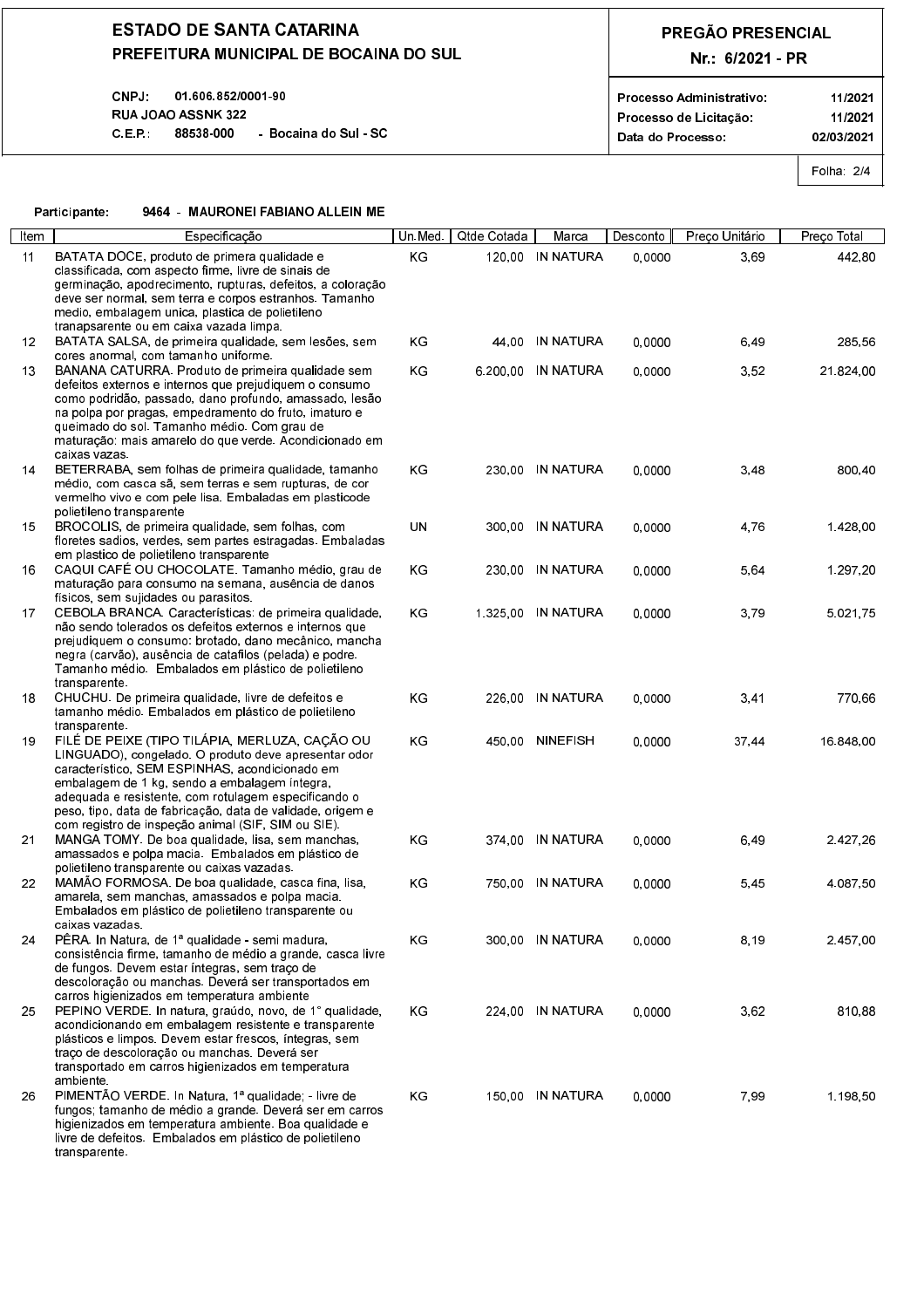## **ESTADO DE SANTA CATARINA** PREFEITURA MUNICIPAL DE BOCAINA DO SUL

#### 01.606.852/0001-90 **CNPJ RUA JOAO ASSNK 322** C.E.P.: 88538-000 - Bocaina do Sul - SC

# PREGÃO PRESENCIAL Nr.: 6/2021 - PR

Data do Processo:

11/2021 11/2021 02/03/2021

Folha: 3/4

| articipante l | 9464 - MAURONEI FABIANO ALLEIN ME |
|---------------|-----------------------------------|

plástico.

|      | Participante:<br>9464 - MAURONEI FABIANO ALLEIN ME                                                                                                                                                                                                                                                                                                                                                                                                                                                                                                                                                                                                                                                            |            |              |                  |          |                |             |
|------|---------------------------------------------------------------------------------------------------------------------------------------------------------------------------------------------------------------------------------------------------------------------------------------------------------------------------------------------------------------------------------------------------------------------------------------------------------------------------------------------------------------------------------------------------------------------------------------------------------------------------------------------------------------------------------------------------------------|------------|--------------|------------------|----------|----------------|-------------|
| Item | Especificação                                                                                                                                                                                                                                                                                                                                                                                                                                                                                                                                                                                                                                                                                                 | Un Med     | Qtde Cotada  | Marca            | Desconto | Preço Unitário | Preço Total |
| 27   | MORANGO CARACTERÍSTICAS: DE PRIMEIRA<br>QUALIDADE CARNUDO SUCULENTO DE<br>COLORAÇÃO VERMELHO-VIVA, ODOR<br>CARACTERÍSTICO, AGRADÁVEL E DOCE. TAMANHO<br>UNIFORME. GRAU DE MATURAÇÃO TAL QUE LHES<br>PERMITA SUPORTAR A MANIPULAÇÃO, O<br>TRANSPORTE E A CONSERVAÇÃO EM CONDIÇÕES<br>ADEQUADAS PARA O CONSUMO MEDIATO E<br>IMEDIATO. EMBALAGEM: CAIXA DE PAPELÃO COM 4<br>(QUATRO) BANDEJAS PLÁSTICAS TRANSPARENTES.<br>CADA BANDEJA DEVE CONTER EM MÉDIA 300G DE<br><b>MORANGO</b>                                                                                                                                                                                                                            | KG         |              | 600,00 IN NATURA | 0.0000   | 15.49          | 9.294.00    |
| 28   | AÇÚCAR REFINADO, embalagem de 5 kg. Características<br>Técnicas: Produto processado da cana-de-açúcar com<br>moagem refinada, amorfo, isenta de fermentações, de<br>matéria terrosa, de parasitas e detritos animais ou vegetais.<br>tendo aspecto próprio do tipo do açúcar, cor própria, cheiro<br>próprio e sabor doce. Embalagem. Sacos de polietileno<br>leitoso ou transparente termossoldado, bem vedada e<br>constar prazo de validade de no mínimo 12 meses. Marcas<br>de referência: UNIÃO, DOÇULA, ALTO ALEGRE,                                                                                                                                                                                    | KG.        | 450.00 UNIÃO |                  | 0.0000   | 13.38          | 6.021.00    |
| 29   | equivalente ou similar.<br>ARROZ PARBOILIZADO, pacote de 5 kg. Características<br>Técnicas Parboilizado tipo 1, longo, fino. O produto não<br>deve apresentar grãos disformes, percentual de impureza<br>acima de 5% (grãos queimados, pedras, cascas e<br>carunchos), cheiro forte, intenso e não característico.<br>preparação dietética final inadequada Embalagem deve<br>estar intacta, acondicionada pacote de polietileno<br>transparente. Fabricação máximo de 30 dias. Validade.<br>mínimo de 6 meses.                                                                                                                                                                                               | <b>PCT</b> | 900.00 D'AVO |                  | 0.0000   | 19,70          | 17 730 00   |
| 30   | CENOURA Características Técnicas Nova, sem folhas,<br>de primeira qualidade, com tamanho e coloração uniforme,<br>devendo ser de tamanho médio, com casca sã, sem<br>rupturas, não deve apresentar rachaduras ou cortes na<br>casca. Embalagem em sacos plásticos resistentes.<br>conforme quantidade solicitada ou em caixas vazadas<br>limpas.                                                                                                                                                                                                                                                                                                                                                              | ΚG         |              | 750.00 IN NATURA | 0.0000   | 3.66           | 2.745.00    |
| 32   | FORMULA INFANTIL DE SEGMENTO, embalagem de<br>400g. Características Técnicas. Leite de transição para<br>lactentes a partir dos 6 meses de idade com ferro e<br>prebióticos e DHA Sem Glúten. Embalagem de mercado<br>que preserve a integridade e qualidade do produto, sem<br>apresentar amassamento e deterioração. Rotulagem: Deve<br>atender a legislação vigente. Fabricação máxima 30 dias.<br>Validade: mínimo 10 meses.                                                                                                                                                                                                                                                                              | UN         |              | 30.00 NINHO      | 0.0000   | 24,99          | 74970       |
| 34   | IOGURTE 0% LACTOSE, embalagem de 170g.<br>Características Técnicas, logurte zero lactose, sabor<br>morango ou coco. logurte parcialmente desnatado com<br>polpa de fruta para dietas com restrição de lactose. A<br>embalagem deve estar intacta, bem vedada e deve constar<br>data de fabricação, ingredientes, informação nutricional e<br>prazo de validade. IOGURTE NÃO É BEBIDA LÁCTEA.<br>Marcas de referência: Tirol, Aurora, Batavo, equivalente ou<br>similar.                                                                                                                                                                                                                                       | UN         | 150,00 TIROL |                  | 0,0000   | 3,94           | 591,00      |
| 35   | IOGURTE NATURAL, embalagem de 170g. Características<br>Técnicas logurte natural sem adição de açúcar<br>Ingredientes. Leite pasteurizado integral e/ou leite<br>reconstituído integral e fermento lácteo. Alérgicos. Contém<br>leite e derivados. Contém lactose. A embalagem deve estar<br>intacta, bem vedada e deve constar, data de fabricação de<br>no máximo 10 días da data de entrega do produto, prazo de<br>validade e informação nutricional. Rotulagem de acordo<br>com as normas da ANVISA e portando inspeção Municipal,<br>Estadual ou Federal (SIM, SIE ou SIF). A validade do<br>produto deverá ser superior a 20 dias contados a partir da<br>data de entrega. IOGURTE NÃO É BEBIDA LÁCTEA. | UN.        | 200.00 TIROL |                  | 0.0000   | 2,84           | 568.00      |
| 36   | MELÃO Características Técnicas: De boa qualidade<br>casca integra, sem manchas e amassados. Embalados em<br>plástico de polietileno transparente ou caixas vazadas de                                                                                                                                                                                                                                                                                                                                                                                                                                                                                                                                         | ΚG         |              | 450.00 IN NATURA | 0.0000   | 5.79           | 2.605.50    |